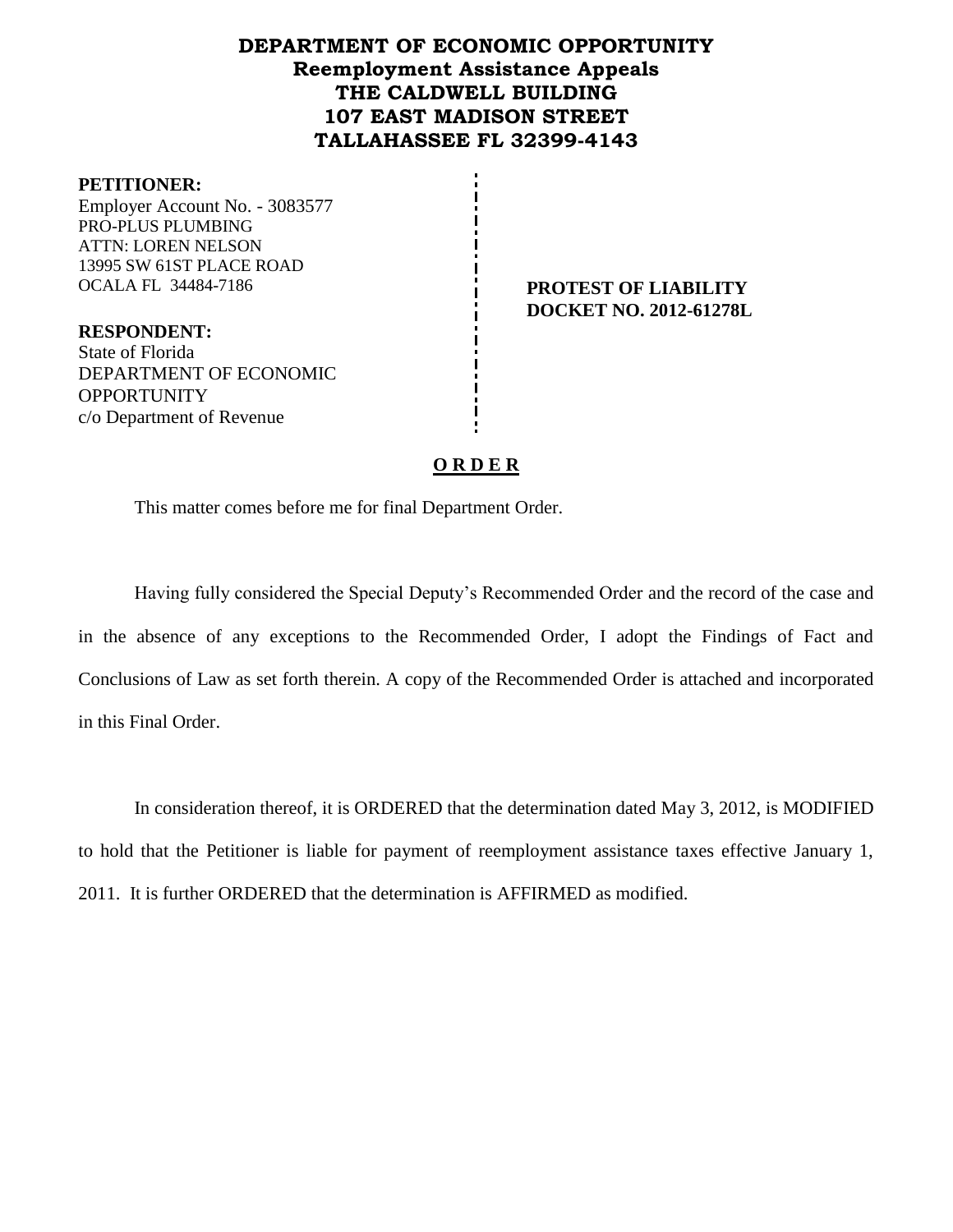#### **JUDICIAL REVIEW**

Any request for judicial review must be initiated within 30 days of the date the Order was filed. Judicial review is commenced by filing one copy of a *Notice of Appeal* with the DEPARTMENT OF ECONOMIC OPPORTUNITY at the address shown at the top of this Order and a second copy, with filing fees prescribed by law, with the appropriate District Court of Appeal. It is the responsibility of the party appealing to the Court to prepare a transcript of the record. If no court reporter was at the hearing, the transcript must be prepared from a copy of the Special Deputy's hearing recording, which may be requested from the Office of Appeals.

Cualquier solicitud para revisión judicial debe ser iniciada dentro de los 30 días a partir de la fecha en que la Orden fue registrada. La revisión judicial se comienza al registrar una copia de un *Aviso de Apelación* con la Agencia para la Innovación de la Fuerza Laboral [*DEPARTMENT OF ECONOMIC OPPORTUNITY]* en la dirección que aparece en la parte superior de este *Orden* y una segunda copia, con los honorarios de registro prescritos por la ley, con el Tribunal Distrital de Apelaciones pertinente. Es la responsabilidad de la parte apelando al tribunal la de preparar una transcripción del registro. Si en la audiencia no se encontraba ningún estenógrafo registrado en los tribunales, la transcripción debe ser preparada de una copia de la grabación de la audiencia del Delegado Especial [*Special Deputy*], la cual puede ser solicitada de la Oficina de Apelaciones.

Nenpòt demann pou yon revizyon jiridik fèt pou l kòmanse lan yon peryòd 30 jou apati de dat ke Lòd la te depoze a. Revizyon jiridik la kòmanse avèk depo yon kopi yon *Avi Dapèl* ki voye bay DEPARTMENT OF ECONOMIC OPPORTUNITY lan nan adrès ki parèt pi wo a, lan tèt *Lòd* sa a e yon dezyèm kopi, avèk frè depo ki preskri pa lalwa, bay Kou Dapèl Distrik apwopriye a. Se responsabilite pati k ap prezante apèl la bay Tribinal la pou l prepare yon kopi dosye a. Si pa te gen yon stenograf lan seyans lan, kopi a fèt pou l prepare apati de kopi anrejistreman seyans lan ke Adjwen Spesyal la te fè a, e ke w ka mande Biwo Dapèl la voye pou ou.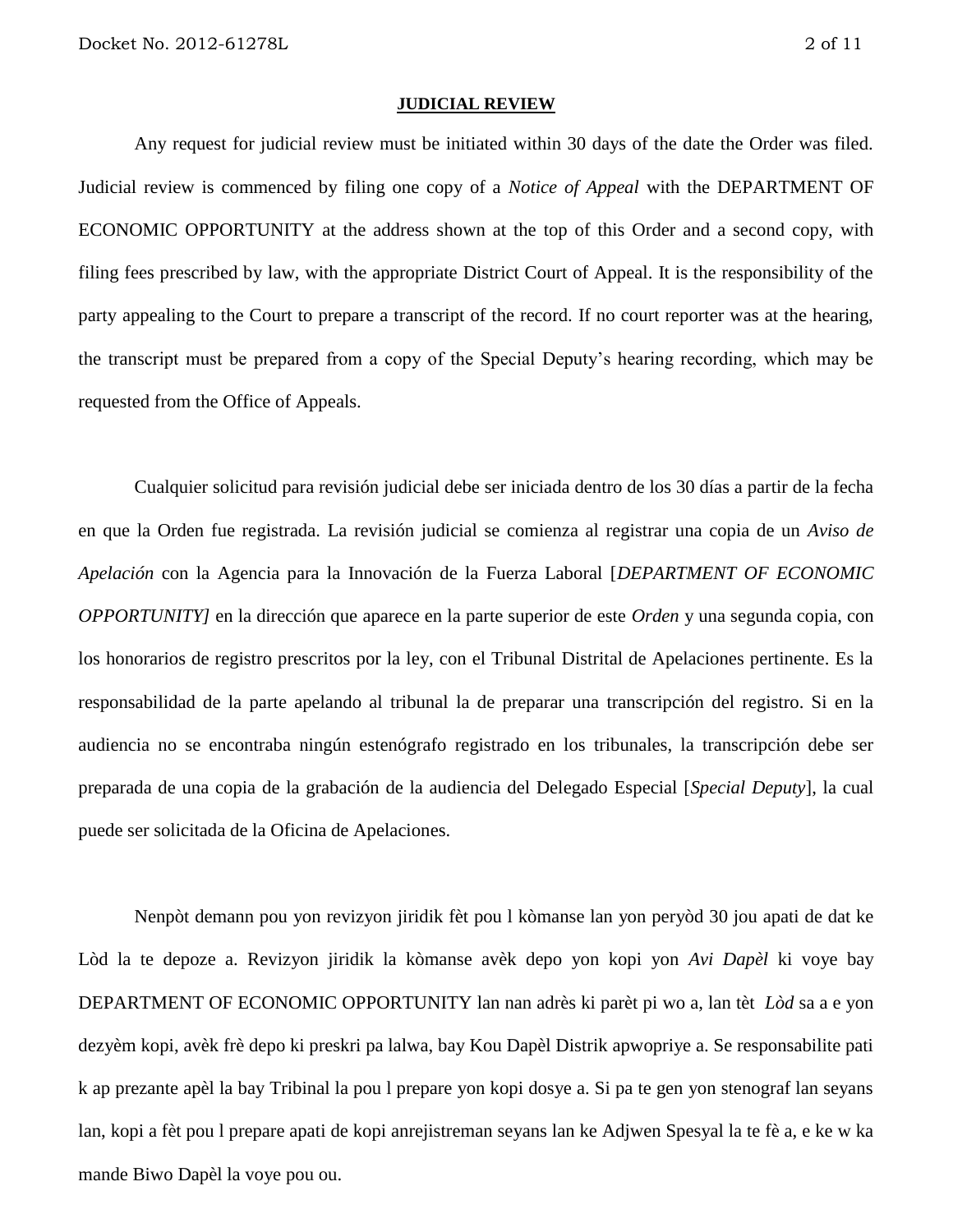DONE and ORDERED at Tallahassee, Florida, this \_\_\_\_\_\_\_ day of **September, 2012**.



Altemese Smith, Assistant Director, Reemployment Assistance Services DEPARTMENT OF ECONOMIC OPPORTUNITY

FILED ON THIS DATE PURSUANT TO § 120.52, FLORIDA STATUTES, WITH THE DESIGNATED DEPARTMENT CLERK, RECEIPT OF WHICH IS HEREBY ACKNOWLEDGED.

\_\_\_\_\_\_\_\_\_\_\_\_\_\_\_\_\_\_\_\_\_\_\_\_\_\_\_\_ \_\_\_\_\_\_\_\_\_\_\_\_ DEPUTY CLERK DATE

#### **CERTIFICATE OF SERVICE**

**I HEREBY CERTIFY that true and correct copies of the foregoing Final Order have been furnished to the persons listed below in the manner described, on the \_\_\_\_\_\_\_ day of September, 2012**.

Shonew b

SHANEDRA Y. BARNES, Special Deputy Clerk DEPARTMENT OF ECONOMIC **OPPORTUNITY** Reemployment Assistance Appeals 107 EAST MADISON STREET TALLAHASSEE FL 32399-4143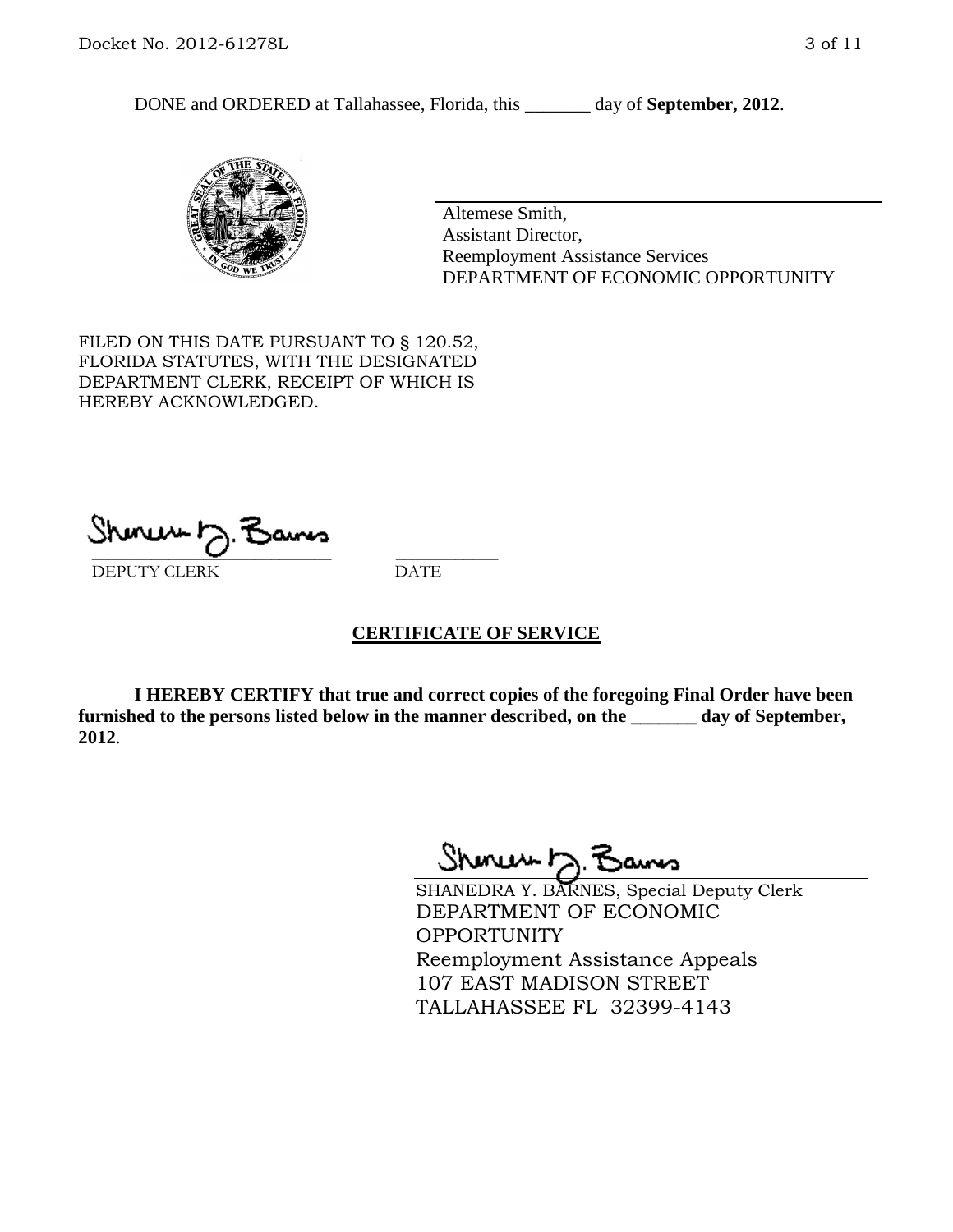Docket No. 2012-61278L 4 of 11

By U.S. Mail:

PRO-PLUS PLUMBING ATTN: LOREN NELSON 13995 SW 61ST PLACE ROAD OCALA FL 34484-7186

TIMOTHY SPIVA 10110 NE 14TH STREET SILVER SPRINGS FL 34488

> DEPARTMENT OF REVENUE ATTN: VANDA RAGANS - CCOC #1-4857 5050 WEST TENNESSEE STREET TALLAHASSEE FL 32399

DEPARTMENT OF REVENUE ATTN: MYRA TAYLOR PO BOX 6417 TALLAHASSEE FL 32314-6417

State of Florida DEPARTMENT OF ECONOMIC OPPORTUNITY c/o Department of Revenue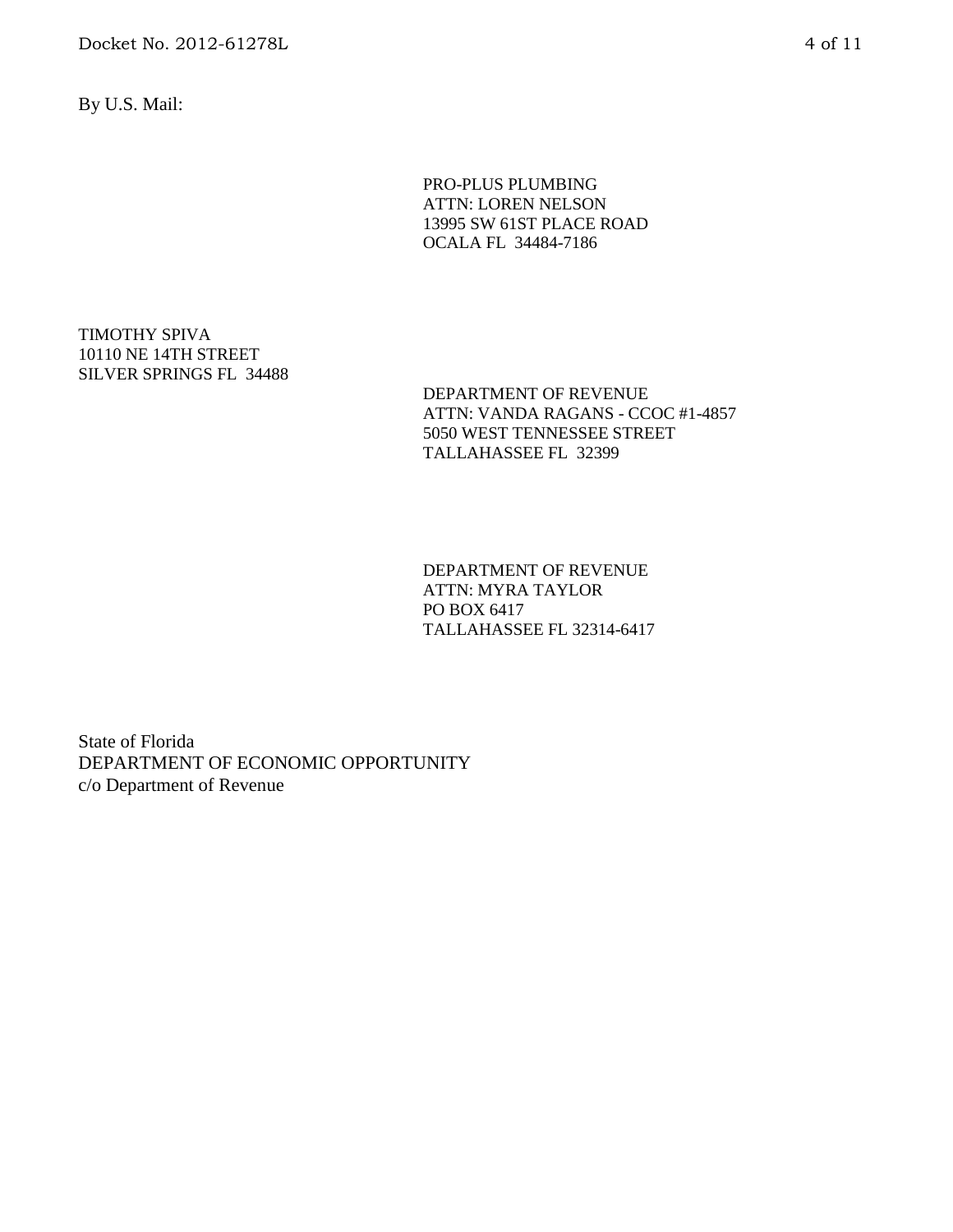# **DEPARTMENT OF ECONOMIC OPPORTUNITY Reemployment Assistance Appeals**

MSC 347 CALDWELL BUILDING 107 EAST MADISON STREET TALLAHASSEE FL 32399-4143

#### **PETITIONER:**

Employer Account No. - 3083577 PRO-PLUS PLUMBING ATTN: LOREN NELSON 13995 SW 61ST PLACE ROAD OCALA FL 34484-7186

> **PROTEST OF LIABILITY DOCKET NO. 2012-61278L**

### **RESPONDENT:**

State of Florida DEPARTMENT OF ECONOMIC **OPPORTUNITY** c/o Department of Revenue

# **RECOMMENDED ORDER OF SPECIAL DEPUTY**

TO: Assistant Director, Interim Executive Director, Reemployment Assistance Services DEPARTMENT OF ECONOMIC OPPORTUNITY

This matter comes before the undersigned Special Deputy pursuant to the Petitioner's protest of the Respondent's determination dated May 3, 2012.

After due notice to the parties, a telephone hearing was held on August 9, 2012. The Petitioner, represented by its owner, appeared and testified. The vice president of AAA Ocala All Services Inc testified as a witness. The Respondent, represented by a Department of Revenue Tax Specialist II, appeared and testified. The Joined Party appeared and testified.

The record of the case, including the recording of the hearing and any exhibits submitted in evidence, is herewith transmitted. Proposed Findings of Fact and Conclusions of Law were not received.

#### **Issue:**

Whether services performed for the Petitioner by the Joined Party and other individuals working in plumbing constitute insured employment pursuant to Sections 443.036(19), 443.036(21); 443.1216, Florida Statutes, and if so, the effective date of the liability.

Whether the Petitioner meets liability requirements for Florida reemployment assistance contributions, and if so, the effective date of liability, pursuant to Sections 443.036(19); 443.036(21), Florida Statutes.

## **Findings of Fact:**

1. The Petitioner, Pro-Plus Plumbing, LLC, was formed effective September 9, 2010, to operate a business as a licensed plumbing contractor. The Petitioner is classified as a corporation for federal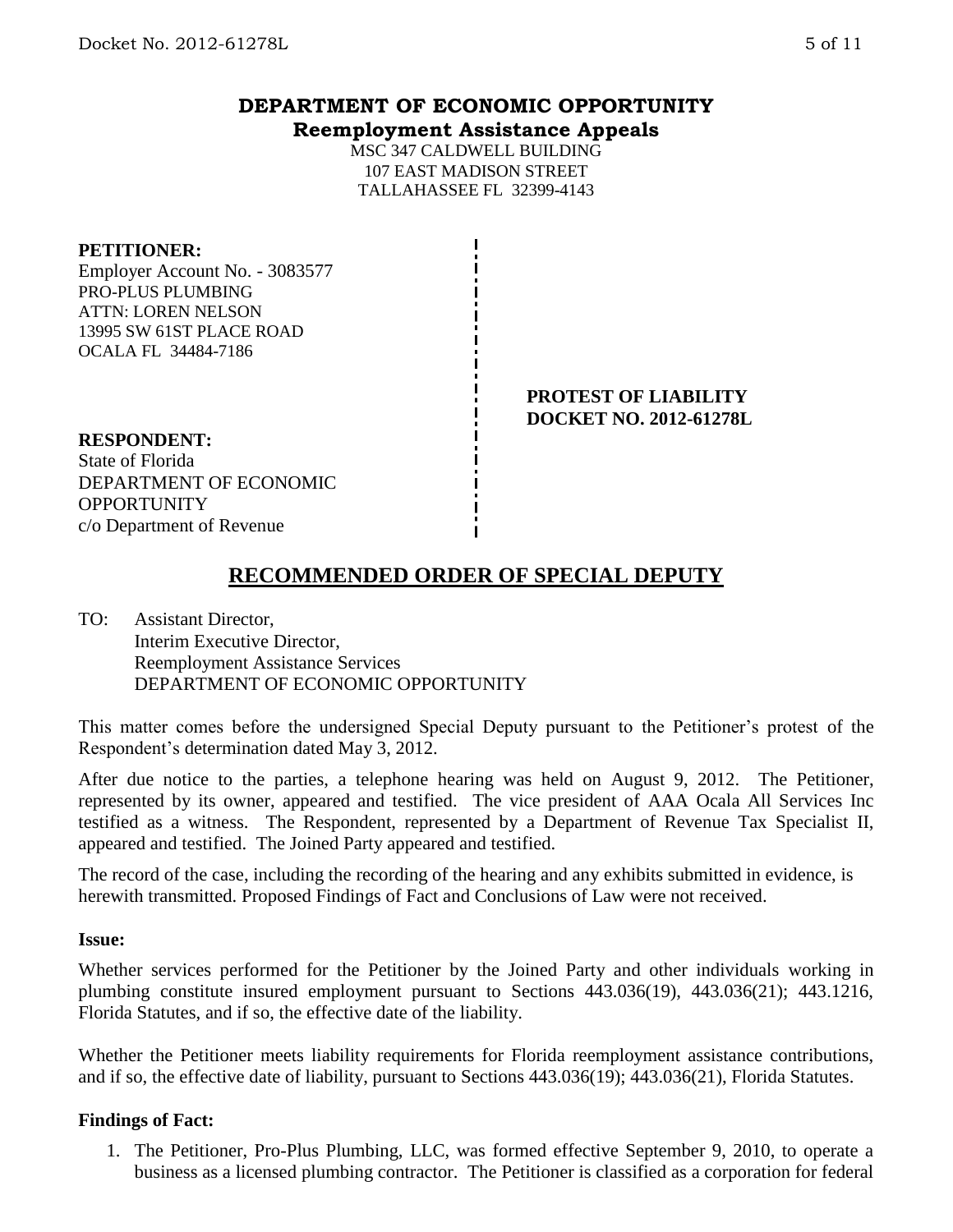income tax purposes. The Petitioner's owner is active in the operation of the business and is the license holder for the business. He receives a weekly salary from the Petitioner.

- 2. The Joined Party has a history of employment with licensed plumbing contractors. In 2010 the Joined Party was working for a plumbing company which was experiencing financial problems. The Joined Party had worked for that employer for six years but the company was not able to provide sufficient work for the Joined Party. The Petitioner's owner had previously worked for the same employer and had developed a friendship with the Joined Party. After the Petitioner's owner obtained his plumbing contractor's license and formed the LLC, the owner contacted the Joined Party. Although the Petitioner did not have work for the Joined Party at that time the owner agreed to contact the Joined Party in the future when work was available. The owner suggested that in the future the Joined Party could work with the Petitioner either as a partner or as an employee.
- 3. In approximately April or May 2011 the Petitioner had work available for the Joined Party and the owner contacted the Joined Party. Initially, it was the owner's plan for the Joined Party to become a partner in the business. The owner informed the Joined Party that the Petitioner would pay the Joined Party a portion of the income resulting from the Joined Party's work. The amount of that portion would be at the Petitioner's discretion based on what the owner felt was a fair amount. The Petitioner informed the Joined Party that the Joined Party would be responsible for paying his own taxes at the end of the year and showed the Joined Party how the Joined Party could deduct mileage expenses from his income.
- 4. Operating on his belief that he was going to be a partner in the Petitioner's business the Joined Party purchased a truck, tools, and supplies. He had the Petitioner's name and license number painted on the truck. The Petitioner paid for half of the cost of painting the sign on the truck. The Petitioner provided the Joined Party with uniform shirts bearing the Petitioner's name which the Joined Party was required to wear while working. The Petitioner provided the Joined Party with business cards containing both the Joined Party's name and the name of the Petitioner's owner.
- 5. The Joined Party contacted contractors, bid on jobs, and obtained work for the Petitioner. The Joined Party did not bid on jobs for his own benefit but only in an attempt to grow the Petitioner's business. The Joined Party believed that it would be a conflict of interest to perform work as a competitor of the Petitioner. The Joined Party was required to personally perform the work for the Petitioner. He was not allowed to hire others to perform the work.
- 6. The Petitioner's owner told the Joined Party what jobs to perform and when to perform them. The owner and the Joined Party usually worked side by side performing the work. Sometimes the Joined Party used his own tools and sometimes he used tools and equipment provided by the Petitioner.
- 7. The Petitioner paid the Joined Party for the work before the Petitioner collected the money from the Petitioner's customers. No taxes were withheld from the pay.
- 8. During the first few months the Joined Party pressed the Petitioner's owner to create a partnership agreement. Although the owner claimed to be working on the agreement the owner eventually told the Joined Party that he was not willing to enter into a partnership agreement with the Joined Party. At that time the owner changed the method and rate of pay. The Joined Party was told that he would be paid a salary of \$500 per week and that the Petitioner would cover the Joined Party under the Petitioner's workers' compensation insurance policy. The regularly established payday was on Friday of each week. Although the Petitioner changed the method of pay the Petitioner continued to not withhold any payroll taxes from the pay.
- 9. In the fall of 2011 the Joined Party experienced family problems that resulted in his absence from work. On or about November 11, 2011, the Petitioner's owner informed the Joined Party that he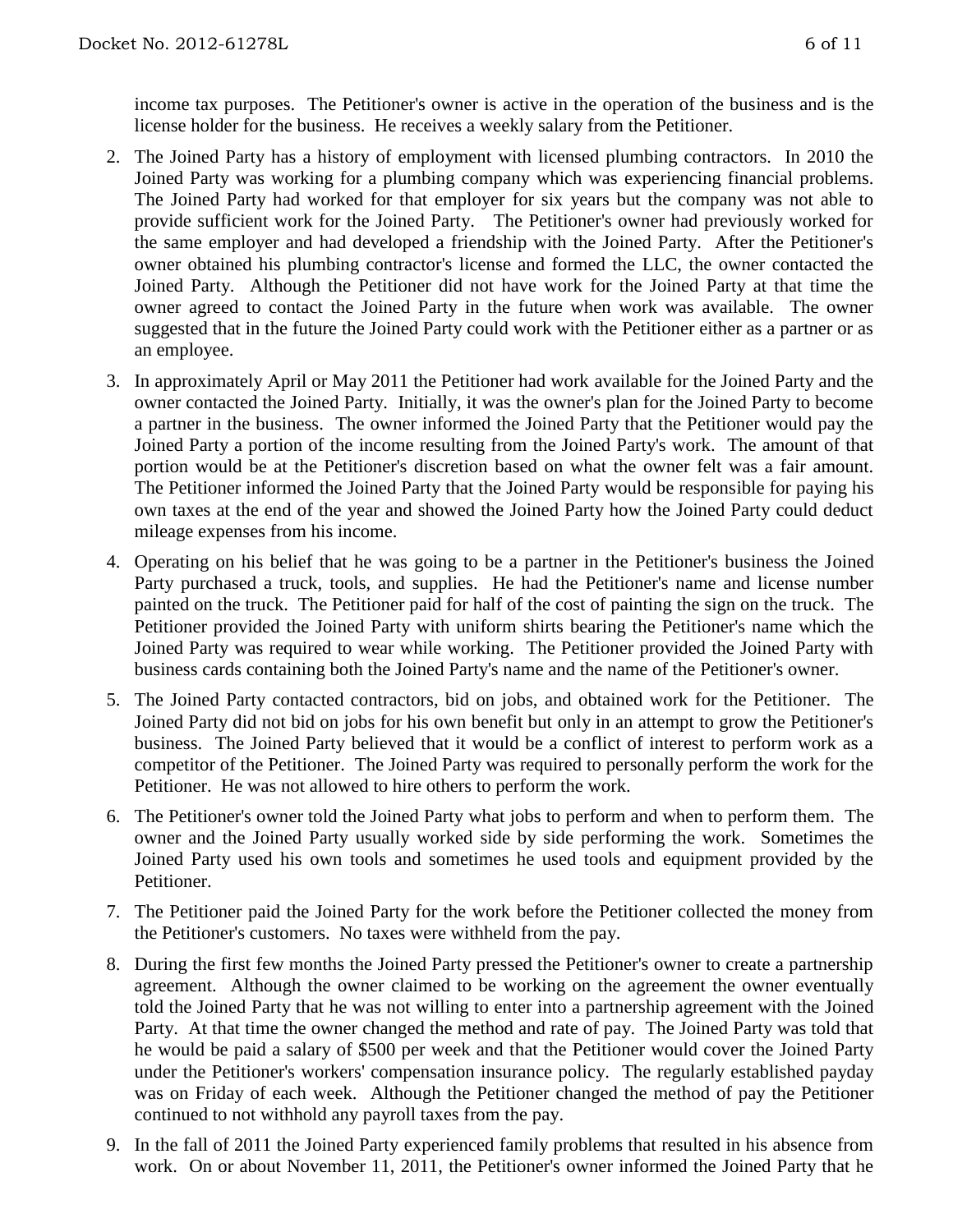did not believe that the Joined Party's heart was in the business and that they should go their separate ways. The Joined Party understood that statement to mean that he was discharged.

- 10. At the end of 2011 the Petitioner reported the Joined Party's earnings for 2011 on Form 1099- MISC as nonemployee compensation in the amount of \$16,405.00.
- 11. The Joined Party filed a claim for reemployment assistance benefits effective February 12, 2012. When the Joined Party did not receive credit for his earnings with the Petitioner a *Request For Reconsideration of Monetary Determination* was filed and an investigation was assigned to the Department of Revenue to determine if the Joined Party performed services for the Petitioner as an employee or as an independent contractor. Upon receipt of the investigation the Department of Revenue discovered that the Petitioner had never registered with the Department of Revenue for payment of taxes.
- 12. On May 3, 2012, the Department of Revenue issued a determination holding that the Joined Party and other individuals performing plumbing services for the Petitioner are the Petitioner's employees and that the Petitioner was liable for payment of reemployment assistance taxes retroactive to May 20, 2011. The Petitioner filed a timely protest by letter dated May 12, 2012.

### **Conclusions of Law:**

- 13. The issue in this case, whether services performed for the Petitioner constitute employment subject to the Florida Reemployment Assistance Program Law, is governed by Chapter 443, Florida Statutes. Section 443.1216(1)(a)2., Florida Statutes, provides that employment subject to the chapter includes service performed by individuals under the usual common law rules applicable in determining an employer-employee relationship.
- 14. The Supreme Court of the United States held that the term "usual common law rules" is to be used in a generic sense to mean the "standards developed by the courts through the years of adjudication." United States v. W.M. Webb, Inc., 397 U.S. 179 (1970).
- 15. The Supreme Court of Florida adopted and approved the tests in 1 Restatement of Law, Agency 2d Section 220 (1958), for use to determine if an employment relationship exists. See Cantor v. Cochran, 184 So.2d 173 (Fla. 1966); Miami Herald Publishing Co. v. Kendall, 88 So.2d 276 (Fla. 1956); Magarian v. Southern Fruit Distributors, 1 So.2d 858 (Fla. 1941); see also Kane Furniture Corp. v. R. Miranda, 506 So.2d 1061 (Fla. 2d DCA 1987). In Brayshaw v. Agency for Workforce Innovation, et al; 58 So.3d 301 (Fla. 1st DCA 2011) the court stated that the statute does not refer to other rules or factors for determining the employment relationship and, therefore, the Department is limited to applying only Florida common law in determining the nature of an employment relationship.
- 16. Restatement of Law is a publication, prepared under the auspices of the American Law Institute, which explains the meaning of the law with regard to various court rulings. The Restatement sets forth a nonexclusive list of factors that are to be considered when judging whether a relationship is an employment relationship or an independent contractor relationship.
- 17. 1 Restatement of Law, Agency 2d Section 220 (1958) provides:
	- (1) A servant is a person employed to perform services for another and who, in the performance of the services, is subject to the other's control or right of control.
	- (2) The following matters of fact, among others, are to be considered:
		- (a) the extent of control which, by the agreement, the business may exercise over the details of the work;
		- (b) whether or not the one employed is engaged in a distinct occupation or business;
		- (c) the kind of occupation, with reference to whether, in the locality, the work is usually done under the direction of the employer or by a specialist without supervision;
		- (d) the skill required in the particular occupation;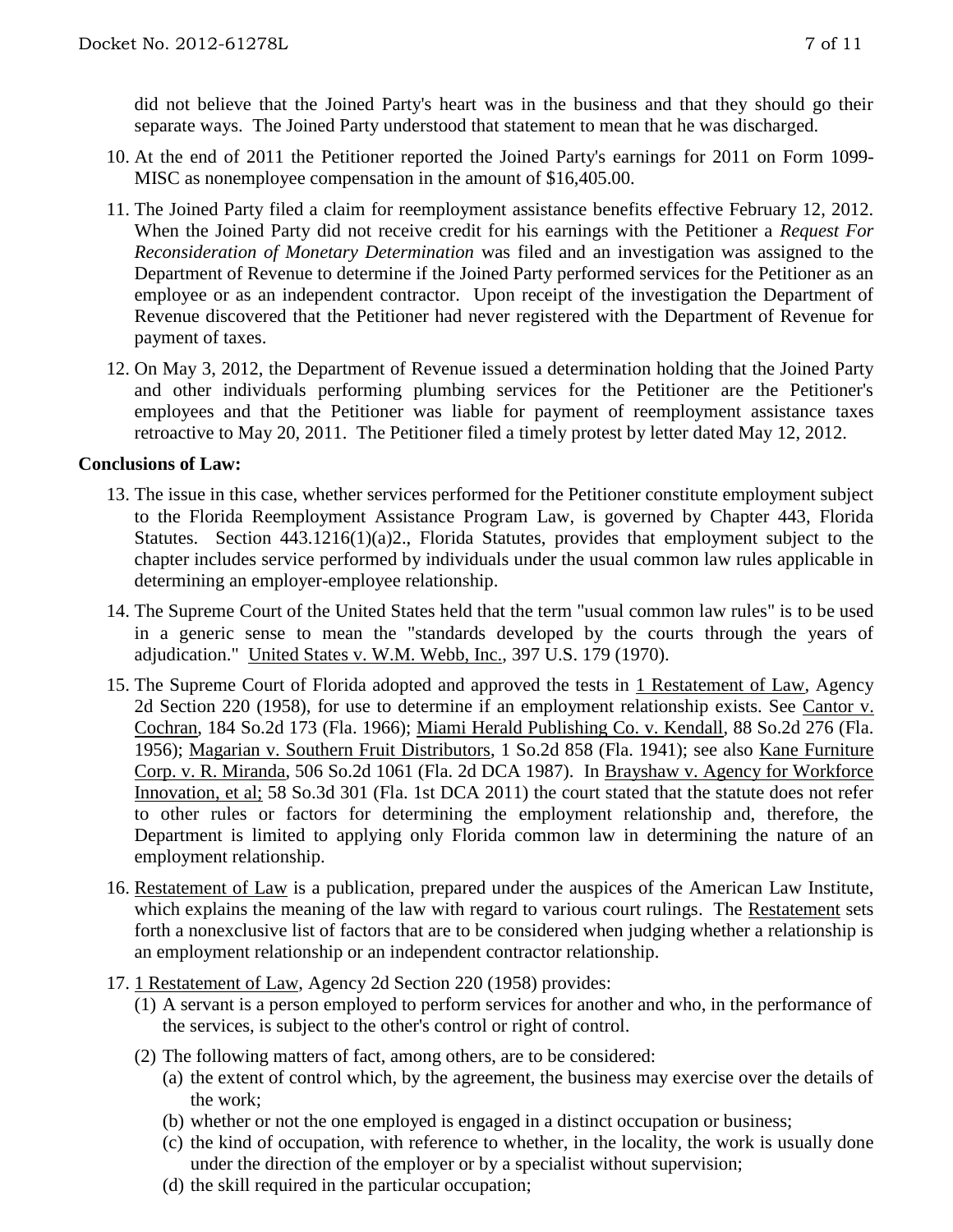- (e) whether the employer or the worker supplies the instrumentalities, tools, and the place of work for the person doing the work;
- (f) the length of time for which the person is employed;
- $(g)$  the method of payment, whether by the time or by the job;
- (h) whether or not the work is a part of the regular business of the employer;
- (i) whether or not the parties believe they are creating the relation of master and servant;
- (j) whether the principal is or is not in business.
- 18. Comments in the Restatement explain that the word "servant" does not exclusively connote manual labor, and the word "employee" has largely replaced "servant" in statutes dealing with various aspects of the working relationship between two parties.
- 19. In Department of Health and Rehabilitative Services v. Department of Labor & Employment Security, 472 So.2d 1284 (Fla. 1<sup>st</sup> DCA 1985) the court confirmed that the factors listed in the Restatement are the proper factors to be considered in determining whether an employer-employee relationship exists. However, in citing La Grande v. B&L Services, Inc., 432 So.2d 1364, 1366 (Fla.  $1<sup>st</sup>$  DCA 1983), the court acknowledged that the question of whether a person is properly classified an employee or an independent contractor often can not be answered by reference to "hard and fast" rules, but rather must be addressed on a case-by-case basis.
- 20. The Florida Supreme Court held that in determining the status of a working relationship, the agreement between the parties should be examined if there is one. The agreement should be honored, unless other provisions of the agreement, or the actual practice of the parties, demonstrate that the agreement is not a valid indicator of the status of the working relationship. Keith v. News & Sun Sentinel Co., 667 So.2d 167 (Fla. 1995). In Justice v. Belford Trucking Company, Inc., 272 So.2d 131 (Fla. 1972), a case involving an independent contractor agreement which specified that the worker was not to be considered the employee of the employing unit at any time, under any circumstances, or for any purpose, the Florida Supreme Court commented "while the obvious purpose to be accomplished by this document was to evince an independent contractor status, such status depends not on the statements of the parties but upon all the circumstances of their dealings with each other."
- 21. There was no written agreement or contract between the Petitioner and the Joined Party. Initially, the Joined Party worked under the assumption that the owner and the Joined Party would be partners in the business. In spite of that assumption it is clear that the Joined Party never had any ownership in the business and did not share in the profits of the business. The Joined Party worked under the control of the owner. The owner, in his sole discretion, determined the amount of the Joined Party's income.
- 22. The Petitioner is a licensed plumbing contractor. The Joined Party performed the plumbing worked assigned to him by the owner. The work performed by the Joined Party was not separate and distinct from the Petitioner's business but was an integral and necessary part of the Petitioner's business.
- 23. Initially, the Petitioner paid the Joined Party based on a percentage of the income derived from the Joined Party's work rather than by time worked. The owner, in his sole discretion, determined the amount based on what the owner felt was a fair amount. After a few months the owner, in his sole discretion, changed the pay to a set amount per week. At that point the Joined Party was paid by time worked rather than by the job or based on production. Section 443.1217(1), Florida Statutes, provides that the wages subject to the Reemployment Assistance Program Law include all remuneration for employment including commissions, bonuses, back pay awards, and the cash value of all remuneration in any medium other than cash.
- 24. The Joined Party performed services exclusively for the Petitioner from approximately April or May 2011 until November 2011. The evidence reveals that it was the intent of the parties to create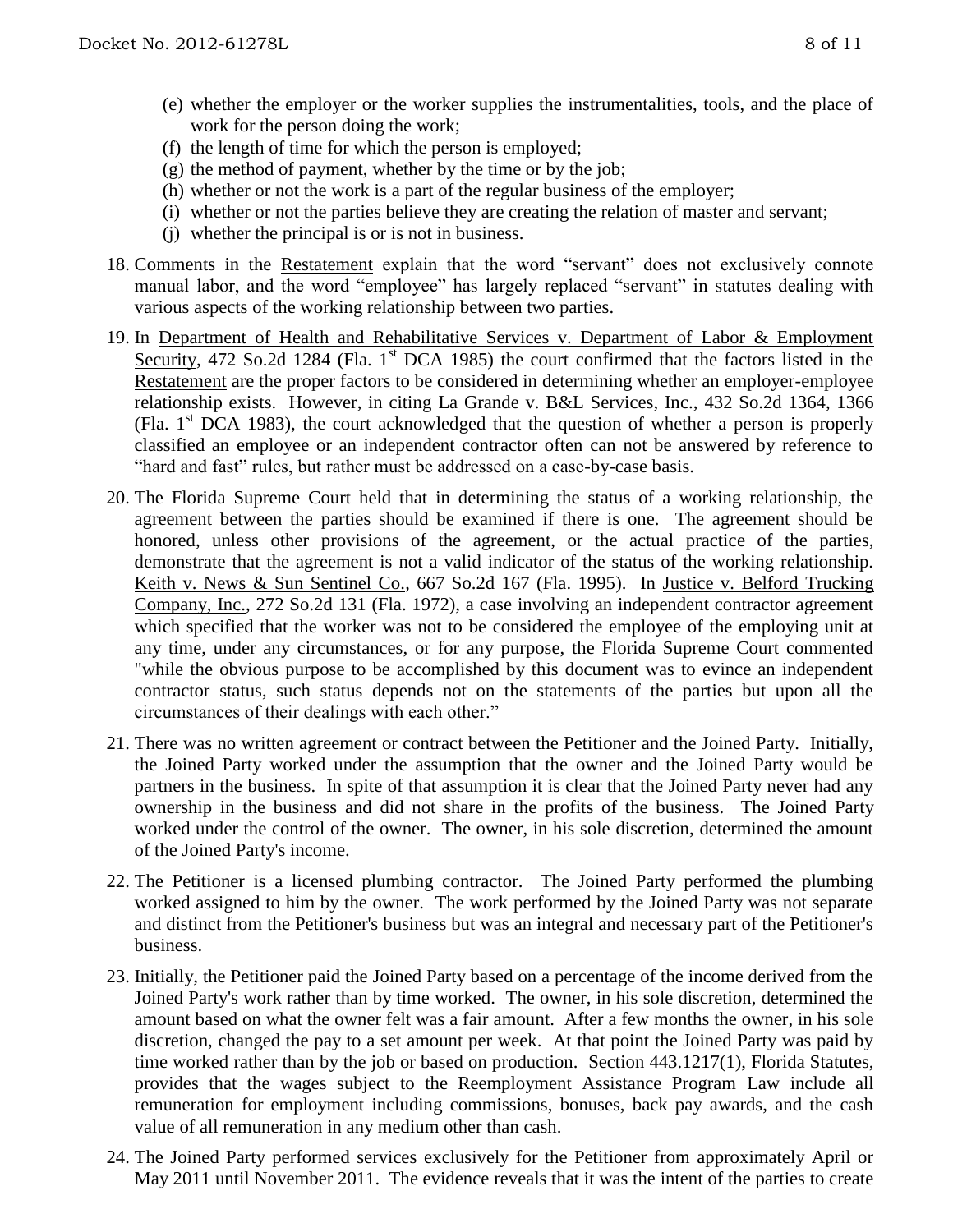a long term relationship, however, either party had the right to terminate the relationship at any time without incurring liability for breach of contract. These facts reveal the existence of an atwill relationship of relative permanence. In Cantor v. Cochran, 184 So.2d 173 (Fla. 1966), the court in quoting 1 Larson, Workmens' Compensation Law, Section 44.35 stated: "The power to fire is the power to control. The absolute right to terminate the relationship without liability is not consistent with the concept of independent contractor, under which the contractor should have the legal right to complete the project contracted for and to treat any attempt to prevent completion as a breach of contract."

- 25. In Adams v. Department of Labor and Employment Security, 458 So.2d 1161 (Fla. 1st DCA 1984), the Court held that if the person serving is merely subject to the control of the person being served as to the results to be obtained, he is an independent contractor. If the person serving is subject to the control of the person being served as to the means to be used, he is not an independent contractor. It is the right of control, not actual control or interference with the work which is significant in distinguishing between an independent contractor and a servant. The Court also determined that the Department had authority to make a determination applicable not only to the worker whose unemployment benefit application initiated the investigation, but to all similarly situated workers.
- 26. The control exercised by the Petitioner over the Joined Party reveals the existence of an employeremployee relationship as found by the Department of Revenue. The determination issued by the Department of Revenue also holds that the Petitioner is liable for payment of reemployment assistance tax retroactive to May 20, 2011.
- 27. Section 443.036(20)(c), Florida Statutes provides that a person who is an officer of a corporation, or a member of a limited liability company classified as a corporation for federal income tax purposes, and who performs services for the corporation or limited liability company in this state, regardless of whether those services are continuous, is deemed an employee of the corporation or the limited liability company during all of each week of his or her tenure of office, regardless of whether he or she is compensated for those services. Services are presumed to be rendered for the corporation in cases in which the officer is compensated by means other than dividends upon shares of stock of the corporation owned by him or her.
- 28. Section 443.1216(1)(a), Florida Statutes, provides in pertinent part: The employment subject to this chapter includes a service performed, including a service performed in interstate commerce, by: 1. An officer of a corporation.
- 29. Members of limited liability companies classified as corporations for federal income tax purposes are statutory employees. The Petitioner is a limited liability company which is classified as a corporation for federal income tax purposes. The Petitioner's owner has been active in the operation of the business since inception in September 2010 and is an employee of the Petitioner.
- 30. Section 443.1215, Florida States, provides:
	- (1) Each of the following employing units is an employer subject to this chapter:
		- (a) An employing unit that:
			- 1. In a calendar quarter during the current or preceding calendar year paid wages of at least \$1,500 for service in employment; or
			- 2. For any portion of a day in each of 20 different calendar weeks, regardless of whether the weeks were consecutive, during the current or the preceding calendar year, employed at least one individual in employment, irrespective of whether the same individual was in employment during each day.
- 31. The Petitioner's owner was not an employee of the Petitioner during twenty weeks of 2010 because the Petitioner was not formed until September 2010. No evidence was presented to show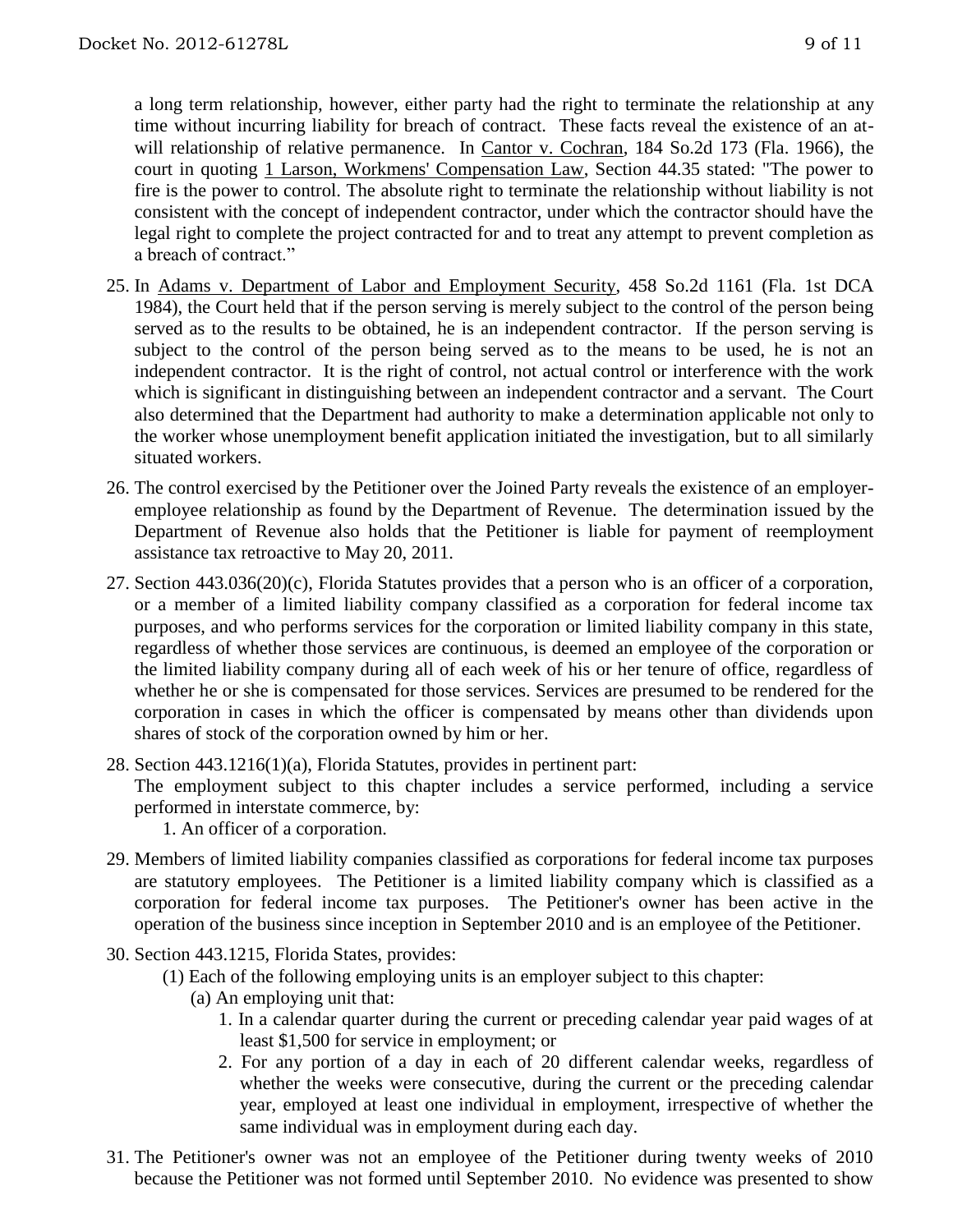the amount of the owner's earnings from the Petitioner during 2010. However, the owner did perform services for the Petitioner during 2011 for more than twenty weeks. Thus, the Petitioner is liable for payment of reemployment assistance taxes effective January 1, 2011.

**Recommendation:** It is recommended that the determination dated May 3, 2012, be MODIFIED to hold that the Petitioner is liable for payment of reemployment assistance taxes effective January 1, 2011. As modified it is recommended that the determination be AFFIRMED.

Respectfully submitted on August 13, 2012.



R. O. SMITH, Special Deputy Office of Appeals

A party aggrieved by the *Recommended Order* may file written exceptions to the Director at the address shown above within fifteen days of the mailing date of the *Recommended Order*. Any opposing party may file counter exceptions within ten days of the mailing of the original exceptions. A brief in opposition to counter exceptions may be filed within ten days of the mailing of the counter exceptions. Any party initiating such correspondence must send a copy of the correspondence to each party of record and indicate that copies were sent.

Una parte que se vea perjudicada por la *Orden Recomendada* puede registrar excepciones por escrito al Director Designado en la dirección que aparece arriba dentro de quince días a partir de la fecha del envío por correo de la *Orden Recomendada*. Cualquier contraparte puede registrar contra-excepciones dentro de los diez días a partir de la fecha de envió por correo de las excepciones originales. Un sumario en oposición a contra-excepciones puede ser registrado dentro de los diez días a partir de la fecha de envío por correo de las contra-excepciones. Cualquier parte que dé inicio a tal correspondencia debe enviarle una copia de tal correspondencia a cada parte contenida en el registro y señalar que copias fueron remitidas.

Yon pati ke *Lòd Rekòmande* a afekte ka prezante de eksklizyon alekri bay Direktè Adjwen an lan adrès ki parèt anlè a lan yon peryòd kenz jou apati de dat ke *Lòd Rekòmande* a te poste a. Nenpòt pati ki fè opozisyon ka prezante objeksyon a eksklizyon yo lan yon peryòd dis jou apati de lè ke objeksyon a eksklizyon orijinal yo te poste. Yon dosye ki prezante ann opozisyon a objeksyon a eksklizyon yo, ka prezante lan yon peryòd dis jou apati de dat ke objeksyon a eksklizyon yo te poste. Nenpòt pati ki angaje yon korespondans konsa dwe voye yon kopi kourye a bay chak pati ki enplike lan dosye a e endike ke yo te voye kopi yo.

**Shurling** 7. **Baumes**<br>SHANEDRA Y. BARNES, Special Deputy Clerk **Date Mailed:**<br>August 13, 2012

**Date Mailed:**